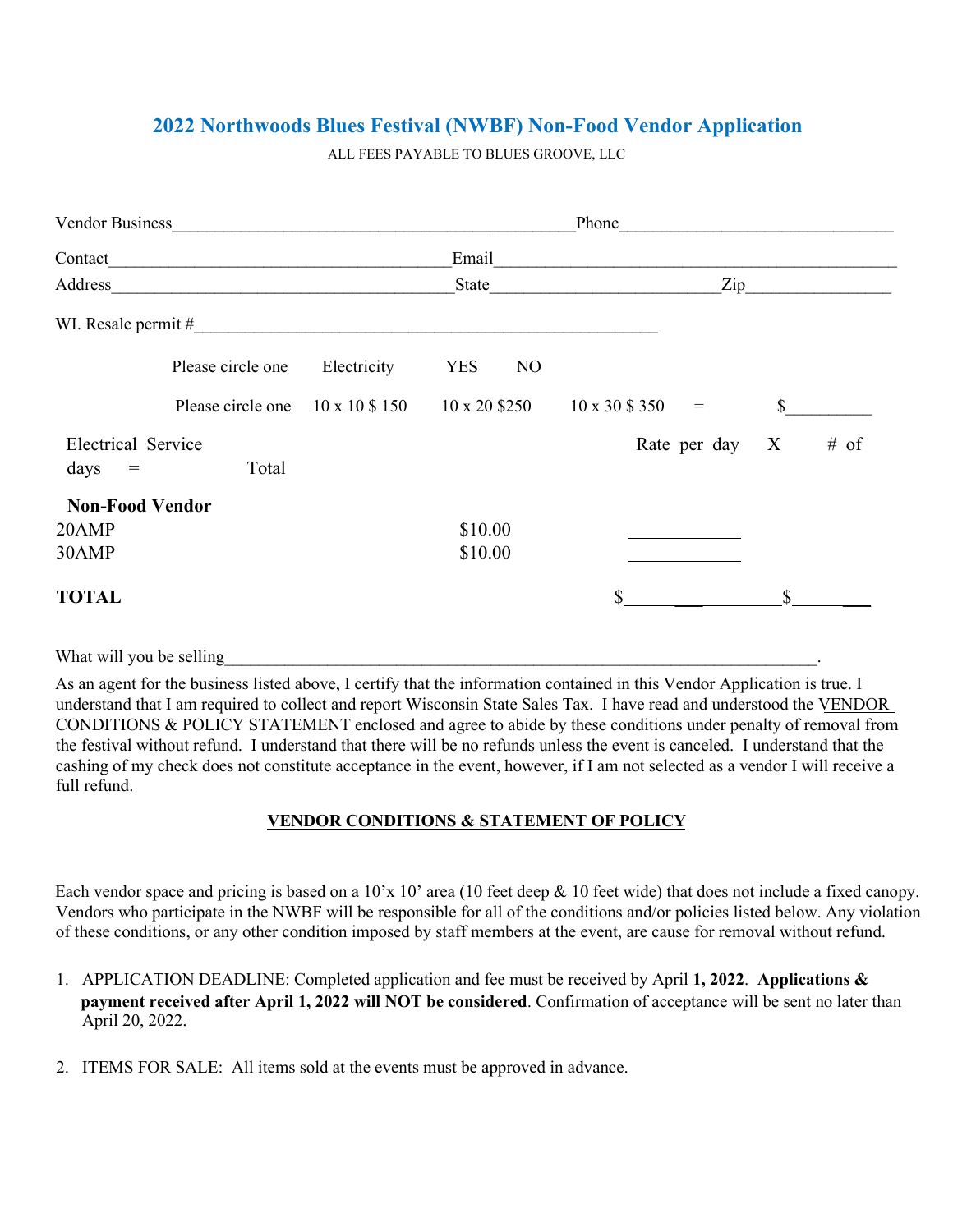### **NOTE:** NO BEVERAGES SOLD WITHOUT EXPRESS APPROVAL OF NWBF's CEO.

- 3. APPLICATION REJECTION POLICY: NWBF reserves the right to reject any application. A full refund of all fees will be sent with the notification letter.
- 4. APPLICATION CANCELLATION: Cancellations will be accepted up to and including April 8, 2022. A 25% cancellation fee will be deducted.
- 5. SPACE LOCATION: Vendor booth spaces are assigned by the Vendor Coordinator.
- 6. SALES TAX: Vendors are required to collect and pay sales tax. With your completed application, you must provide a copy of a valid State of Wisconsin Seller's Permit. If you do not have a seller's permit, you will not be allowed to sell products at the festival. A copy of the permit must be available at the event upon inspection, if required.
- 7. EXCLUSIVITY: Although we strive to limit competing products, the NWBF does not guarantee to any vendor theexclusive right to sell any products. The NWBF does retain the exclusive right to sell certain products.
- 8. SOLICITATIONS & DEMONSTRATIONS: Solicitations and/or demonstrations by exhibitors must be confined withintheir respective booths and/or spaces.
- 9. MOVE-IN HOURS: Vendors will be allowed to set up between 12 p.m. & 7 p.m. on Thursday, June 17th or Fri June 18th until Noon, there will be no set-ups allowed after this time without permission of NWBF. The NWBF Staff will provide overnight security.
- 10. MOVE-OUT HOURS: Break-down of booths will not be permitted prior to the start of the final music performer. For the safety of fans in attendance, vendors will not be allowed to access their booth by car prior to the closing time of 12 AM on Sunday, June 19, 2022.
- 11. PARKING & PASSES:
	- A) There is no parking available during the event.. All vehicles will need to be removed from the event afterunloading,. Free public parking is available downtown.
	- B) Your company will be provided with two (2) vendor access passes per-day.
	- C) If additional employee passes are required they must be purchased in advance at a discount (\$25). A MAXIMUM OF FOUR (4) ADDITIONAL PASSES CAN BE PURCHASED FOR EMPLOYEES ONLY!
- 12. VENDOR CHECK-IN: Vendor passes WILL NOT be forwarded prior to show. Upon arrival, you will be assigned to your booth and given your passes. A staff member will direct you to your booth.
- 13. LOST, STOLEN OR DAMAGED: Vendor agrees that the NWBF and its staff will not be responsible for any lost, stolen or damaged materials, merchandise and/or property.